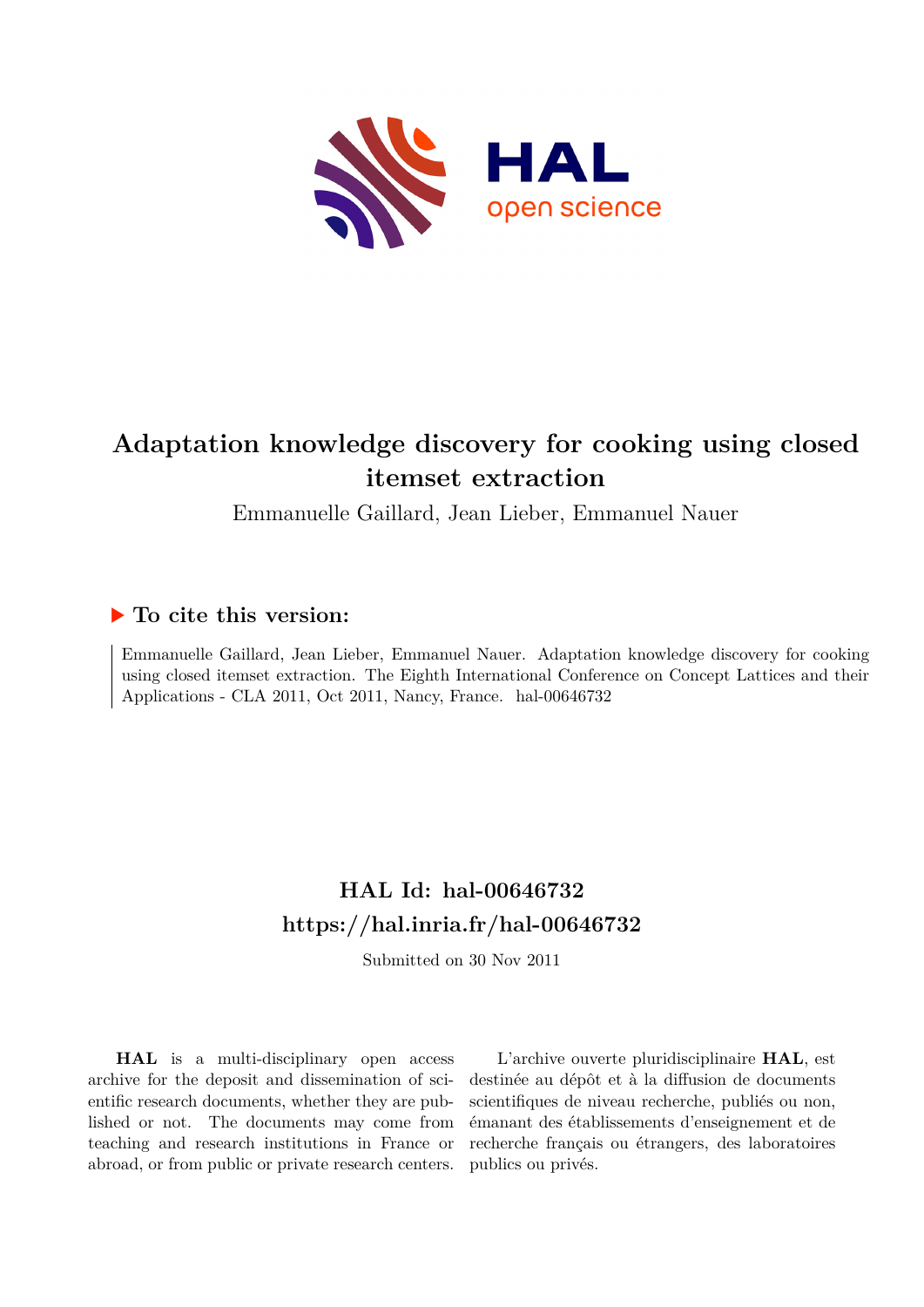# **Adaptation knowledge discovery for cooking using closed itemset extraction**

Emmanuelle Gaillard, Jean Lieber, and Emmanuel Nauer

LORIA (UMR 7503—CNRS, INRIA, Nancy University) BP 239, 54506 Vandœuvre-lès-Nancy, France, First-Name.Last-Name@loria.fr

**Abstract.** This paper is about the adaptation knowledge (AK) discovery for the Taaable system, a case-based reasoning system that adapts cooking recipes to user constraints. The AK comes from the interpretation of closed itemsets (CIs) whose items correspond to the ingredients that have to be removed, kept, or added. An original approach is proposed for building the context on which CI extraction is performed. This approach focuses on a restrictive selection of objects and on a specific ranking based on the form of the CIs. Several experimentations are proposed in order to improve the quality of the AK being extracted and to decrease the computation time. This chain of experiments can be seen as an iterative knowledge discovery process: the analysis following each experiment leads to a more sophisticated experiment until some concrete and useful results are obtained.

**Keywords:** adaptation knowledge discovery, closed itemset, data preprocessing, case-based reasoning, cooking.

#### **1 Introduction**

This paper addresses the adaptation challenge proposed by the *Computer Cooking Contest* (http://computercookingcontest.net/) which consists in adapting a given cooking recipe to specific constraints. For example, the user wants to adapt a strawberry pie recipe, because she has no strawberry. The underlying question is: which ingredient(s) will the strawberries be replaced with?

Adapting a recipe by substituting some ingredients by others requires cooking knowledge and adaptation knowledge in particular. Taaable, a case-based reasoning (CBR) system, addresses this problem using an ingredient ontology. This ontology is used for searching which is/are the closest ingredient(s) to the one that has to be replaced. In this approach the notion of "being close to" is given by the distance between ingredients in the ontology. In the previous example, TAAABLE proposes to replace the strawberries by other berries (e.g. raspberries, blueberries, etc.). However, this approach is limited because two ingredients which are close in the ontology are not necessarily interchangeable and because introducing a new ingredient in a recipe may be incompatible with some other ingredient(s) of the recipe or may required to add other ingredients.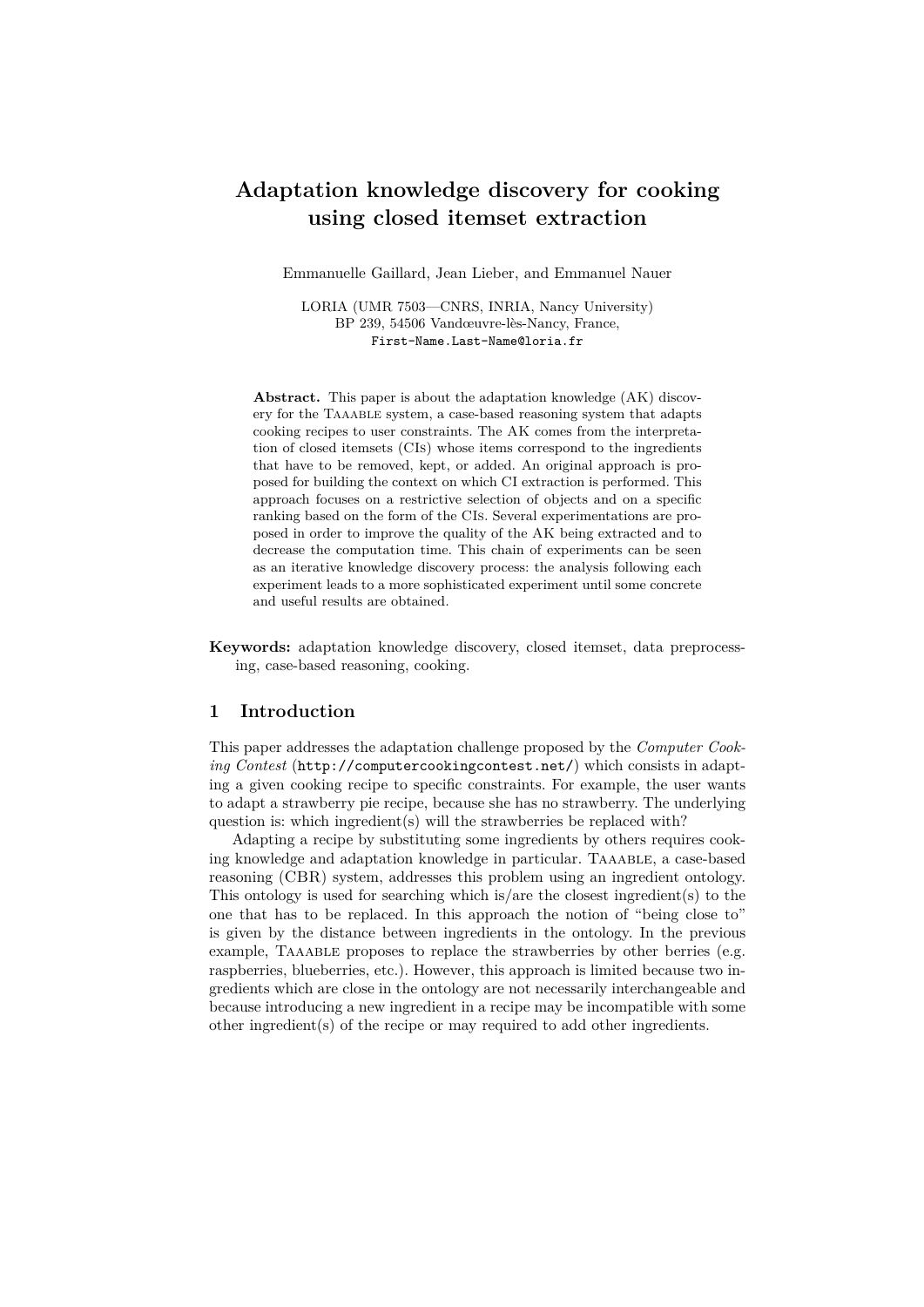This paper extends the approach proposed in [2] for extracting this kind of adaptation knowledge (AK). The approach is based on closed itemset (CI) extraction, in which items are the ingredients that have to be removed, kept, or added for adapting the recipe. This paper introduces two originalities. The first one concerns the way the binary context, on which the CI extraction is performed, is built, by focusing on a restrictive selection of objects according to the objectives of the knowledge discovery process. The second one concerns the way the CIs are filtered and ranked, according to their form. The paper is organised as follows: Section 2 specifies the problem in its whole context and introduces Taaable which will integrate the discovered AK in its reasoning process. Section 3 gives preliminaries for this work, introducing CI extraction, case-based reasoning, and related work. Section 4 explains our approach; several experiments and evaluations are described and discussed.

## **2 Context and motivations**

#### **2.1 Taaable**

The *Computer Cooking Contest* is an international contest that aims at comparing systems that make inferences about cooking. A candidate system has to use the recipe base given by the contest to propose a recipe matching the user query. This query is a set of constraints such as inclusion or rejection of ingredients, the type or the origin of the dish, and the compatibility with some diets (vegetarian, nut-free, etc.).

TAAABLE [1] is a system that has been originally designed as a candidate of the *Computer Cooking Contest*. It is also used as a brain teaser for research in knowledge based systems, including knowledge discovery, ontology engineering, and CBR. Like many CBR systems, Taaable uses an ontology to retrieve recipes that are the most similar to the query. TAAABLE retrieves and creates cooking recipes by adaptation. If there exist recipes exactly matching the query, they are returned to the user; otherwise the system is able to retrieve similar recipes (i.e. recipes that partially match the target query) and adapts these recipes, creating new ones. Searching similar recipes is guided by several ontologies, i.e. hierarchies of classes (ingredient hierarchy, dish type hierarchy and dish origin hierarchy), in order to relax constraints by generalising the user query. The goal is to find the most specific generalisation of the query (the one with the minimal cost) for which recipes exist in the recipe base. Adaptation consists in substituting some ingredients of the retrieved recipes by the ones required by the query.

Taaable retrieves recipes using query generalisation, then adapts them by substitution. This section gives a simplified description of the TAAABLE system. For more details about the TAAABLE inference engine, see e.g. [1]. For example, for adapting the *"My Strawberry Pie"* recipe to the no Strawberry constraint, the system first generalises Strawberry into Berry, then specialises Berry into, say, Raspberry.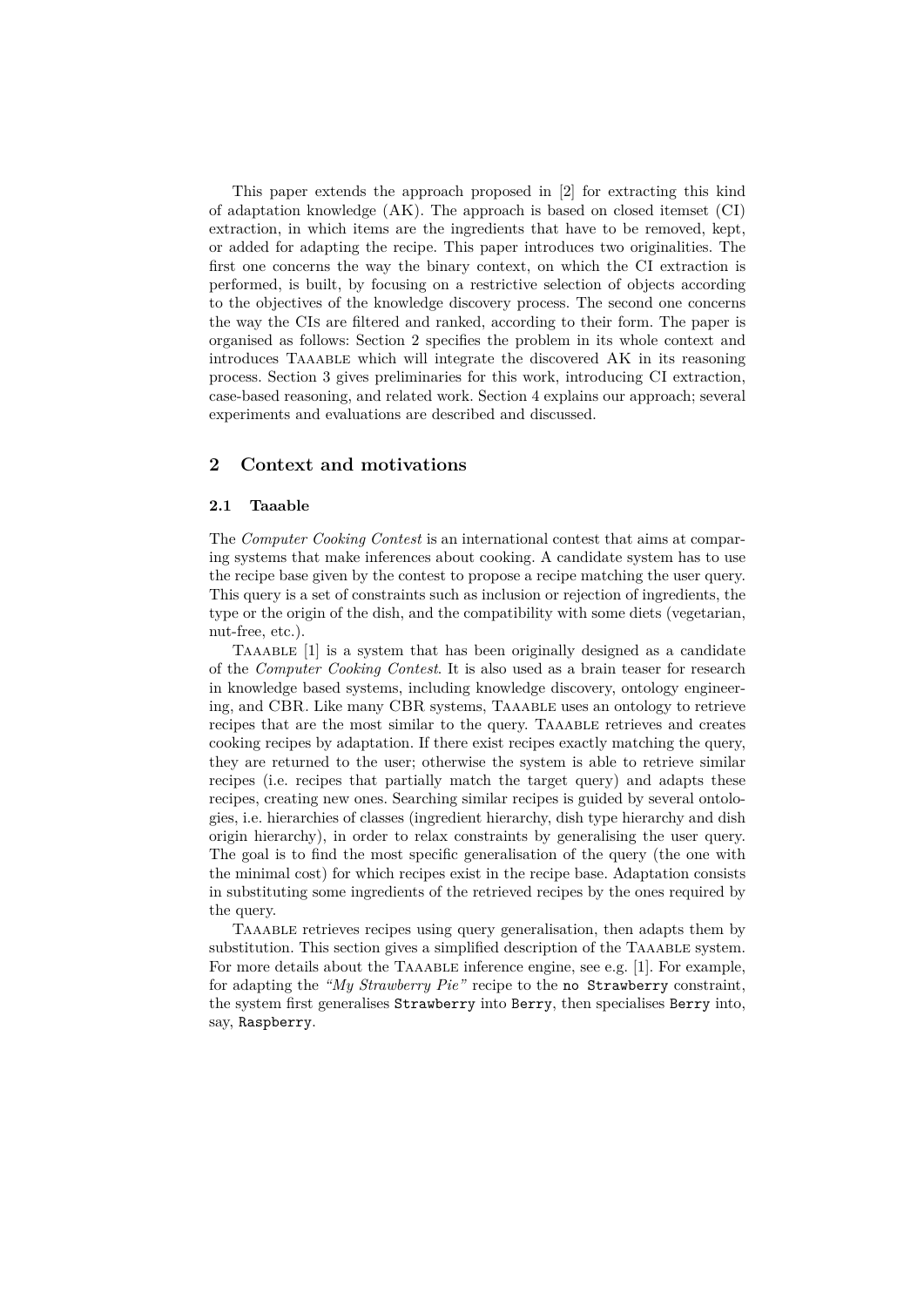#### **2.2 Domain ontology**

An ontology  $\mathcal O$  defines the main classes and relations relevant to cooking.  $\mathcal O$  is a set of atomic classes organised into several hierarchies (ingredient, dish type, dish origin, etc.). Given two classes B and A of this ontology, A is subsumed by B, denoted by  $B \supseteq A$ , if the set of instances of A is included in the set of instances of B. For instance, Berry  $\supseteq$  Blueberry and Berry  $\supseteq$  Raspberry.

#### **2.3 Taaable adaptation principle**

Let *R* be a recipe and *Q* be a query such that *R* does not exactly match *Q* (otherwise, no adaptation would be needed). For example,  $Q =$  **no Strawberry** and  $R =$  "My Strawberry Pie". The basic ontology-driven adaptation in TAAABLE follows the generalisation/specialisation principle explained hereafter (in a simplified way). First, *R* is generalised (in a minimal way) into  $\Gamma(R)$  that matches *Q*. For example, *Γ* may be the substitution Strawberry  $\rightsquigarrow$  Berry. Second,  $\Gamma(R)$ is specialised into  $\Sigma(\Gamma(R))$  that still matches *Q*. For example,  $\Sigma$  is the substitution Berry  $\rightsquigarrow$  Raspberry (the class Berry is too abstract for a recipe and must be made precise). This adaptation approach has at least two limits. First, the choice of  $\Sigma$  is at random: there is no reason to choose raspberries instead of blueberries, unless additional knowledge is given. Second, when such a substitution of ingredient is made, it may occur that some ingredients should be added or removed from *R*. These limits point out the usefulness of additional knowledge for adaptation.

#### **3 Preliminaries**

#### **3.1 Itemset extraction**

Itemset extraction is a set of data-mining methods for extracting regularities into data, by aggregating object items appearing together. Like FCA [8], itemset extraction algorithms start from a *formal context*  $K$ , defined by  $K = (G, M, r)$ , where *G* is a set of objects, *M* is a set of items, and *r* is the relation on  $G \times M$ stating that an object is described by an item [8]. Table 1 shows an example of context, in which recipes are described by the ingredients they require: *G* is a set of 5 objects (recipes  $R$ ,  $R_1$ ,  $R_2$ ,  $R_3$ , and  $R_4$ ),  $M$  is a set of 7 items (ingredients Sugar, Water, Strawberry, etc.).

An *itemset*  $I$  is a set of items, and the *support* of  $I$ , *support* $(I)$ , is the number of objects of the formal context having every item of *I*. *I* is frequent, with respect to a threshold  $\sigma$ , whenever  $support(I) \geq \sigma$ . *I* is closed if it has no proper superset  $J$  ( $I \subsetneq J$ ) with the same support. For example, {Sugar, Raspberry} is an itemset and  $support({Sugar, Raspberry}) = 2 because 2 recipes require both Sugar$ and Raspberry. However, {Sugar*,* Raspberry} is not a closed itemset, because {Sugar*,* PieCrust*,* Raspberry} has the same support. Another, equivalent, definition of closed itemsets can be given on the basis of a closure operator  $\cdot''$  defined as follows. Let  $I$  be an itemset and  $I'$  be the set of objects that have all the items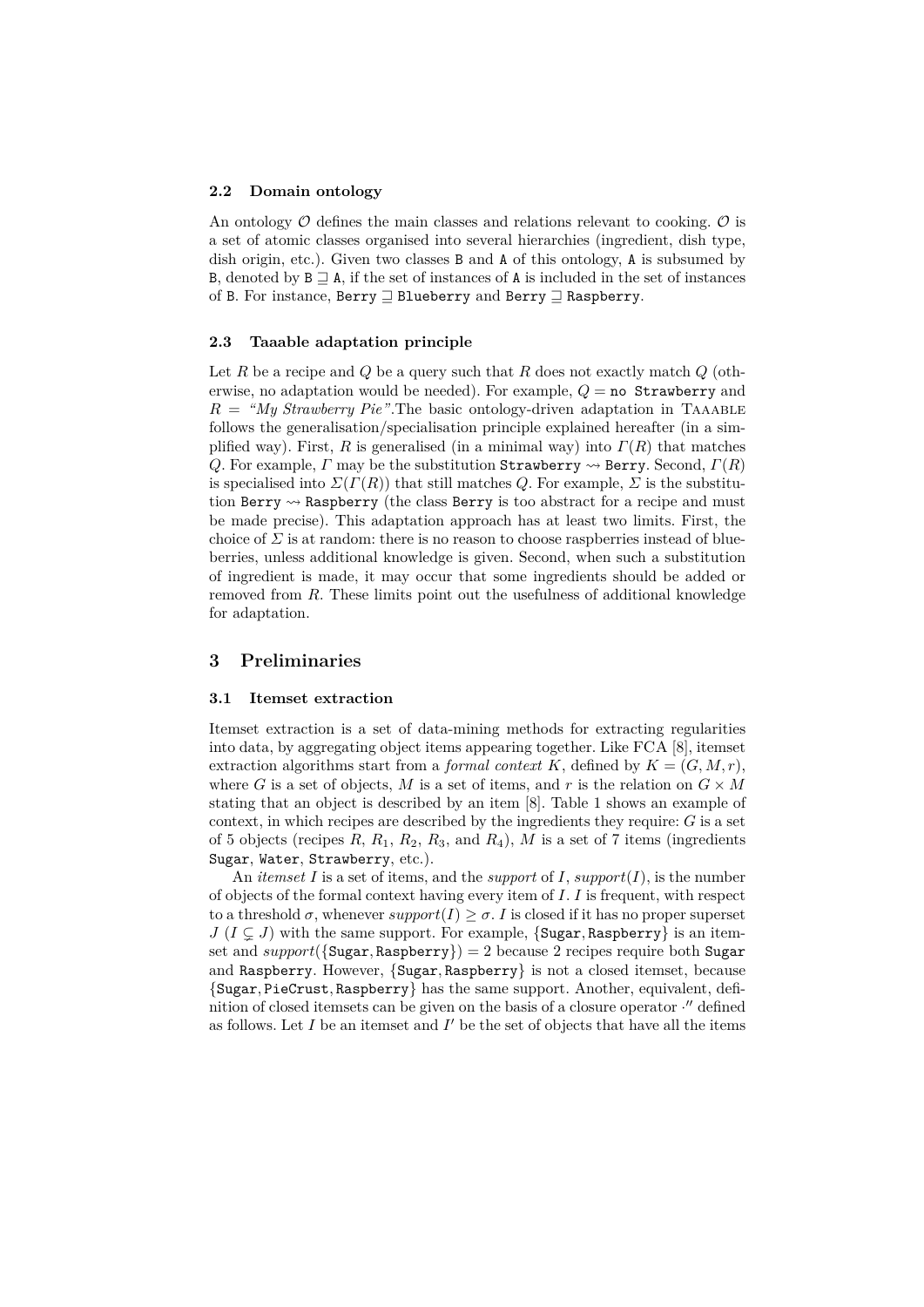

**Table 1.** Formal context representing ingredients used in recipes.

of  $I: I' = \{x \in G \mid \forall i \in I, x \in i\}$ . In a dual way, let X be a set of objects and X' be the set of properties shared by all objects of  $X: X' = \{i \in M \mid \forall x \in X, x \in i\}.$ This defines two operators:  $\cdot' : I \in 2^M \mapsto I' \in 2^G$  and  $\cdot' : X \in 2^G \mapsto X' \in 2^M$ . These operators can be composed in an operator  $\cdot'' : I \in 2^M \mapsto I'' \in 2^M$ . An itemset *I* is said to be closed if it is a fixed point of  $\cdot$ , i.e.,  $I'' = I$ .

In the following, "CIs" stands for closed itemsets, and "FCIs" stands for frequent CIs. For  $\sigma = 3$ , the FCIs of this context are {Sugar, PieCrust}, {Sugar*,* PieCrust*,* Cornstarch}, {Sugar*,* Water}, {Sugar}*,* {Water}*,* {PieCrust}, and {Cornstarch}.

For the following experiments, the CHARM algorithm [12] that efficiently computes the FCIs is used thanks to Coron a software platform implementing a rich set of algorithmic methods for symbolic data mining [11].

#### **3.2 Case-based reasoning**

Case-based reasoning (CBR [10]) consists in answering queries with the help of previous experience units called cases. In Taaable, a case is a recipe and a query represents user constraints. In many systems, including Taaable, CBR consists in the retrieval of a case from the case base and in the adaptation of the retrieved case in an adapted case that solves the query. Retrieval in TAAABLE is performed by minimal generalisation of the query (cf. section 2.3). Adaptation can be a simple substitution (e.g., substitute strawberry with any berry) but it can be improved thanks to the use of some domain specific AK. This motivates the research on AK acquisition.

#### **3.3 Related work**

The AK may be acquired in various way. It may be collected from experts [6], it may be acquired using machine learning techniques [9], or be semi-automatic, using data-mining techniques and knowledge discovery principles [3,4].

This paper addresses automatic AK discovery. Previous works, such as the ones proposed by d'Aquin et al. with the Kasimir project in the medical do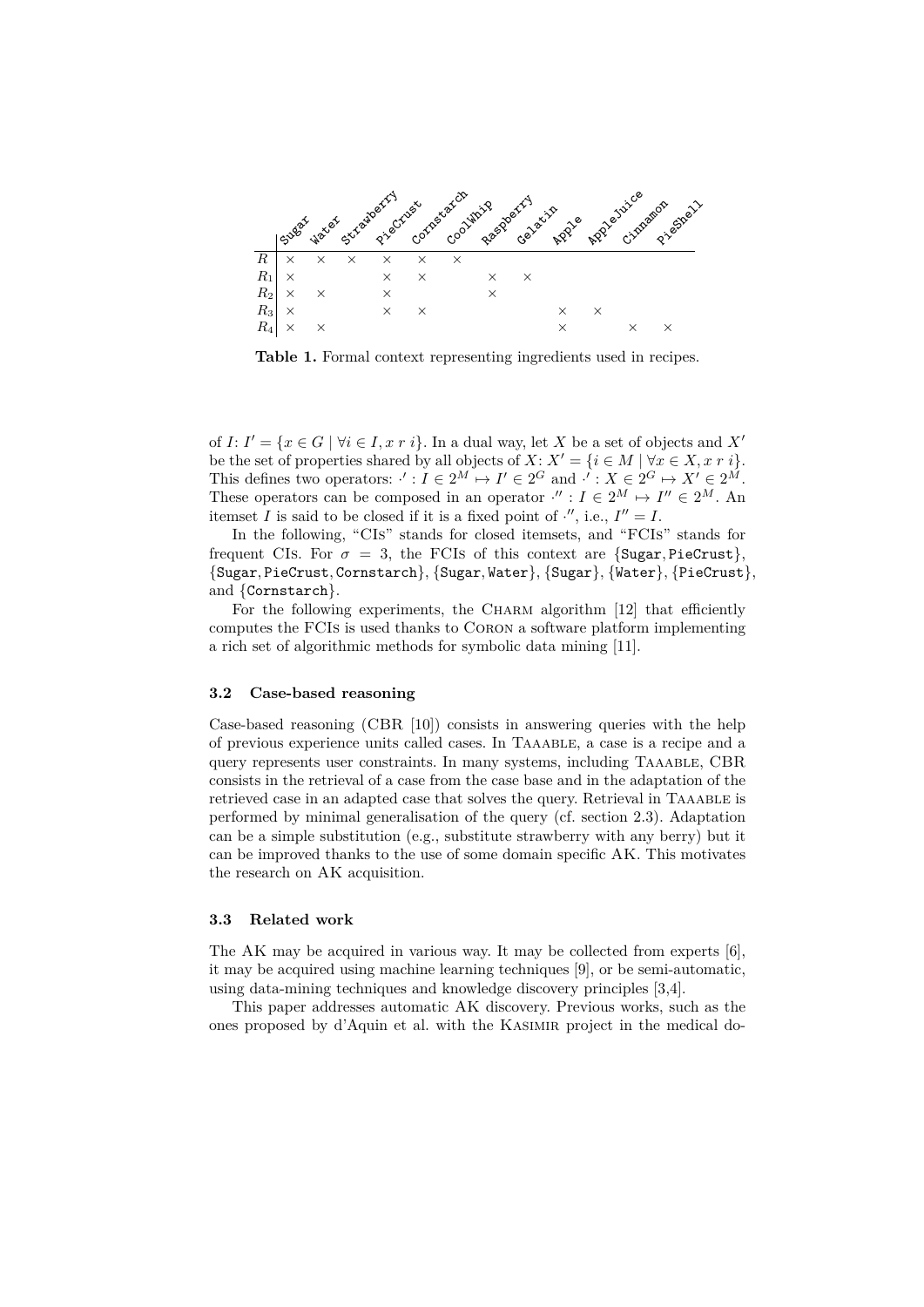main  $[5]$ , and by Badra et al. in the context of a previous work on TAAABLE  $[2]$ , are the foundations of our work.

KASIMIR is a CBR system applied to decision support for breast cancer treatment. In Kasimir, a case is a treatment used for a given patient. The patient is described by characteristics (age, tumour size and location, etc.) and the treatment consists in applying medical instructions. In order to discover AK, cases that are *similar* to the target case are first selected. Then, FCIs are computed on the variations between the target case and the similar cases. FCIs matching a specific form are interpreted for generating AK [5].

Badra et al. use this approach to make cooking adaptations in TAAABLE  $[2]$ . Their work aims at comparing pairs of recipes depending on the ingredients they contain. A recipe  $R$  is represented by the set of its ingredients: Ingredients $(R)$ . For example, the recipe *"My Strawberry Pie"* is represented by

## Ingredients(*"My Strawberry Pie"*) = {Sugar*,* Water*,* Strawberry*,* PieCrust*,* Cornstarch*,* CoolWhip}

Let  $(R, R')$  be a pair of recipes which is selected. According to  $[2]$ , the representation of a pair is denoted by  $\Delta$ , where  $\Delta$  represents the variation of ingredients between *R* and *R'*. Each ingredient *ing* is marked by  $-, =,$  or  $+:$ 

- **–** *ing*<sup>−</sup> ∈ *∆* if *ing* ∈ Ingredients(*R*) and *ing /*∈ Ingredients(*R*<sup>0</sup> ), meaning that *ing* appears in  $R$  but not in  $R'$ .
- $$ that *ing* appears in  $R'$  but not in  $R$ .
- $$ that *ing* appears both in  $R$  in  $R'$ .

**Building a formal context about ingredient variations in cooking recipes.** Suppose we want to compare the recipe *R* with the four recipes  $(R_1, R_2, R_3)$ *R*3, *R*4) given in Table 1. Variations between *R* = *"My Strawberry Pie"* and a recipe  $R_i$  have the form  $\bigwedge_j ing_{i,j}^{mark}$ . For example:

$$
\Delta_{R,R_1} = \text{Sugar}^= \wedge \text{Water}^- \wedge \text{Strawberry}^- \wedge \text{PicCrust}^= \wedge \text{Constant}^= \\ \wedge \text{CoolWhip}^- \wedge \text{Raspberry}^+ \wedge \text{Gelatin}^+ \tag{1}
$$

According to these variations, a formal context  $K = (G, M, I)$  can be built (cf. Table 2, for the running example):

- $G = {\{\Delta_{R,R_i}\}}_i$
- $-M$  is the set of ingredient variations:  $M = \{ing_{i,j}^{mark}\}_{i,j}$ . In particular, M contains all the conjuncts of  $\Delta_{R,R_1}$  (Strawberry<sup>- $\tilde{}$ </sup>, etc., cf.(1)).
- **–** (*g, m*) ∈ *I*, if *g* ∈ *G*, *m* ∈ *M*, and *m* is a conjunct of *g*, for example  $(\Delta_{R,R_1},$ Strawberry<sup>-</sup> $) \in I$ .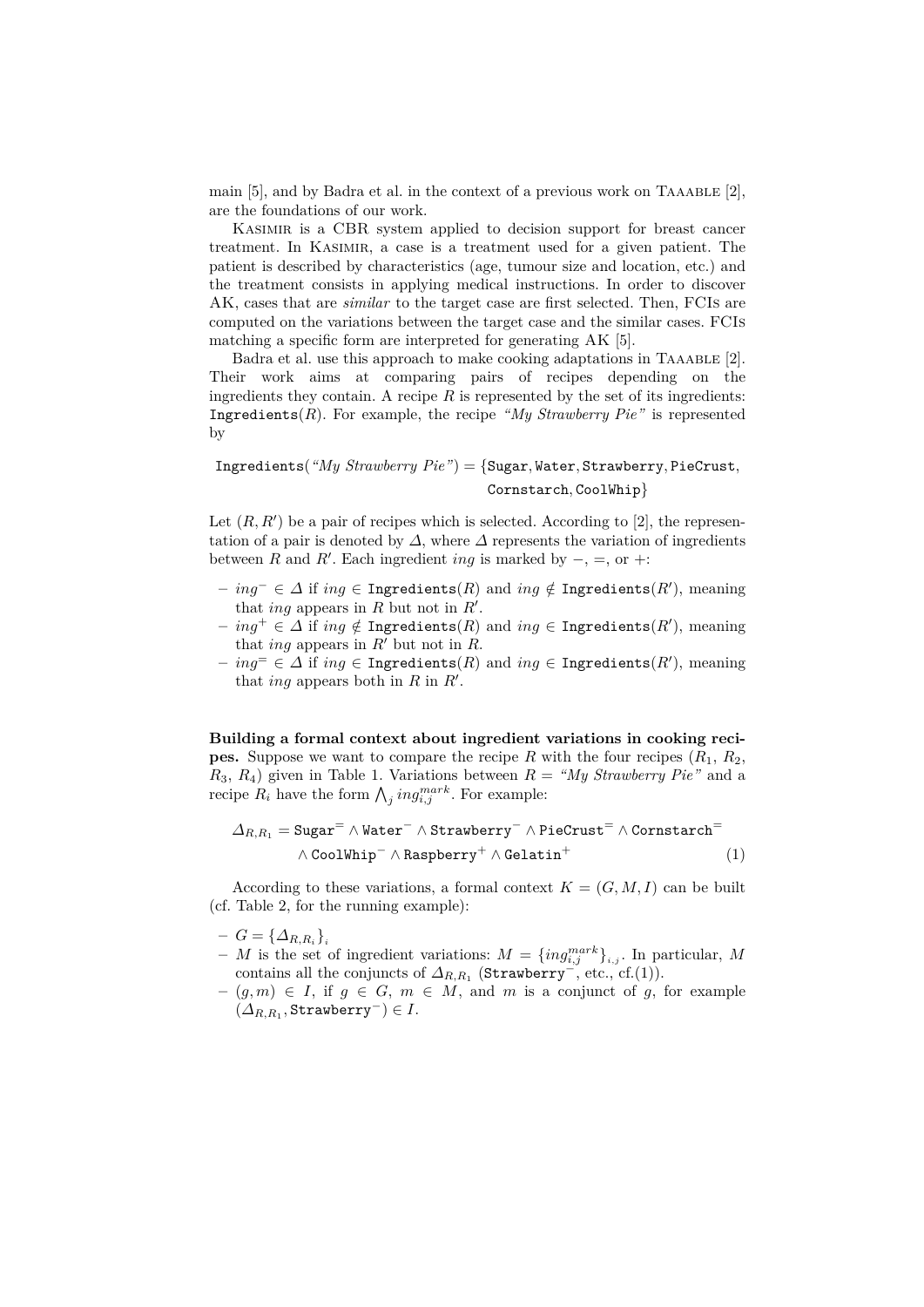

**Table 2.** Formal context for ingredient variations in pairs of recipes (*R, R<sup>j</sup>* ).

**Interpretation.** In the formal context, an ingredient marked with  $+$  (resp.  $-$ ) is an ingredient that has to be added (resp. removed). An ingredient marked with  $=$  is an ingredient common to *R* and  $R_i$ .

### **4 Adaptation Knowledge discovery**

AK discovery is based on the same scheme as knowledge discovery in databases (KDD [7]). The main steps of the KDD process are data preparation, datamining, and interpretation of the extracted units of information. Data preparation relies on formatting data for being used by data-mining tools and on filtering operations for focusing on special subsets of objects and/or items, according to the objectives of KDD. Data-mining tools are applied for extracting regularities into the data. These regularities have then to be interpreted; filtering operations may also be performed on this step because of the (often) huge size of the datamining results or of the noise included in these results. All the steps are guided by an analyst.

The objective of our work is the extraction of some AK useful for adapting a given recipe to a query. The work presented in the following focuses on filtering operations, in order to extract from a formal context encoding ingredient variations between pairs of recipes, the cooking adaptations. The database used as entry point of the process is the Recipe Source database (http://www.recipesource.com/) which contains 73795 cooking recipes. For the sake of simplicity, we consider in the following, the problem of adapting *R* by substituting one or several ingredient(s) with one or several ingredient(s) (but the approach can be generalised for removing more ingredients, and also be used for adding ingredient(s) in a recipe). Three experiments are presented; they address the same adaptation problem: adapting the *R* = *"My Strawberry Pie"* recipe, with Ingredients(*"My Strawberry Pie"*) = {Sugar*,* Water*,* Strawberry*,* PieCrust*,* Cornstarch*,* CoolWhip}, to the query no Strawberry. In each experiment, a formal context about ingredient variations in recipes is built. Then, FCIs are extracted and filtered for proposing cooking adaptation. The two first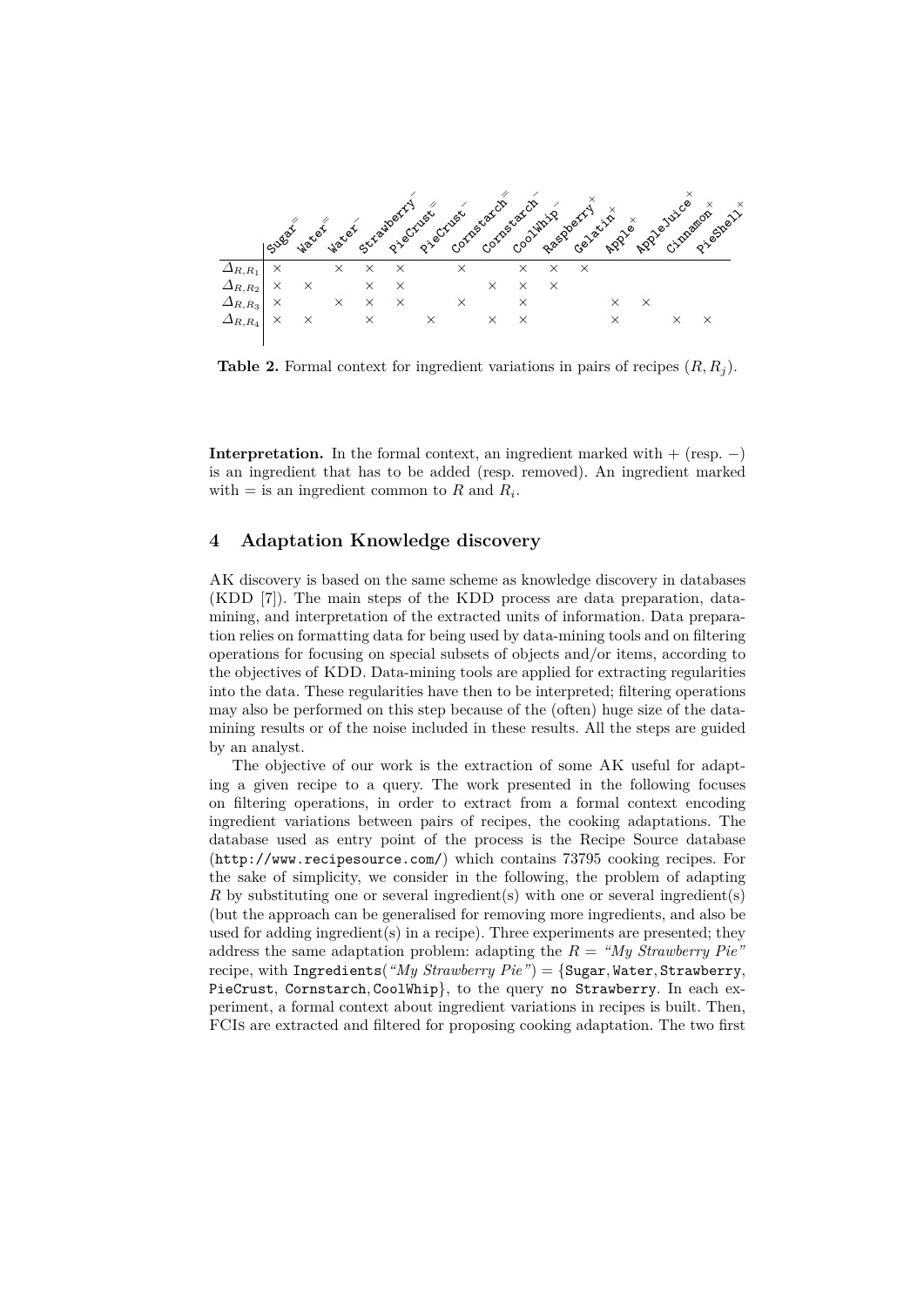experiments focus on object filtering, selecting recipes which are more and more similar to the *"My Strawberry Pie"* recipe: the first experiment uses recipe from the same type (i.e. pie dish) as *"My Strawberry Pie"* instead of choosing recipes of any type; the second experiment focuses on a more precise filtering based on similarity between the *"My Strawberry Pie"* recipe and recipes used for generating the formal context on ingredient variations.

#### **4.1 A first approach with closed itemsets**

As introduced in [2], a formal context is defined, where objects are ordered pairs of recipes  $(R, R')$  and properties are ingredients marked with  $+, =, -$  for representing the ingredient variations from  $R$  to  $R'$ . The formal context which is build is similar to the example given in Table 2. In each pair of recipes, the first element is the recipe  $R = M_y$  *Strawberry Pie*" that must be adapted; the second element is a recipe of the same dish type as *R* which, moreover, does not contain the ingredient which has to be removed. In our example, it corresponds to *pie dish* recipes which do not contain *strawberry*. This formal context allows to build CIs which have to be interpreted in order to acquire adaptation rules.

*Experiment.* 3653 pie dish recipes that do not contain strawberry are found in the Recipe Source database. The formal context, with 3653 objects  $\times$  1355 items produces 107,837 CIs (no minimal support is used).

*Analysis.* Some interesting CIs can be found. For example, {PieCrust<sup>−</sup>*,* Strawberry<sup>−</sup>*,* Cornstarch<sup>−</sup>*,* CoolWhip<sup>−</sup>*,* Water<sup>−</sup>*,* Sugar<sup>−</sup>} with support of 1657, contains all the ingredients of  $R$  with a – mark, meaning that there are 1657 recipes which have no common ingredients with the *R* recipe. In the same way, {PieCrust<sup>−</sup>*,* Strawberry<sup>−</sup>*,* Cornstarch<sup>−</sup>*,* CoolWhip<sup>−</sup>*,* Water<sup>−</sup>} with support 2590, means that 2590 recipes share only the Sugar ingredient with *R* because the sugar is the sole ingredient of *R* which is not included in this CI. The same analysis can be done for {PieCrust<sup>−</sup>*,* Strawberry<sup>−</sup>*,* Cornstarch<sup>−</sup>*,* CoolWhip<sup>−</sup>*,* Sugar<sup>−</sup>} (support of 1900), for water, etc.

*Conclusion.* The CIs are too numerous for being presented to the analyst. Only 1996 of the 3653 pie dish without strawberry recipes share at least one ingredient with *R*. There are too many recipes without anything in common. A first filter can be used to limit the size of the formal context in number of objects.

#### **4.2 Filtering recipes with at least one common ingredient**

*Experiment.* The formal context, with 1996 objects  $\times$  813 items, produces 22,408 CIs (no minimal support is used), ranked by decreasing support.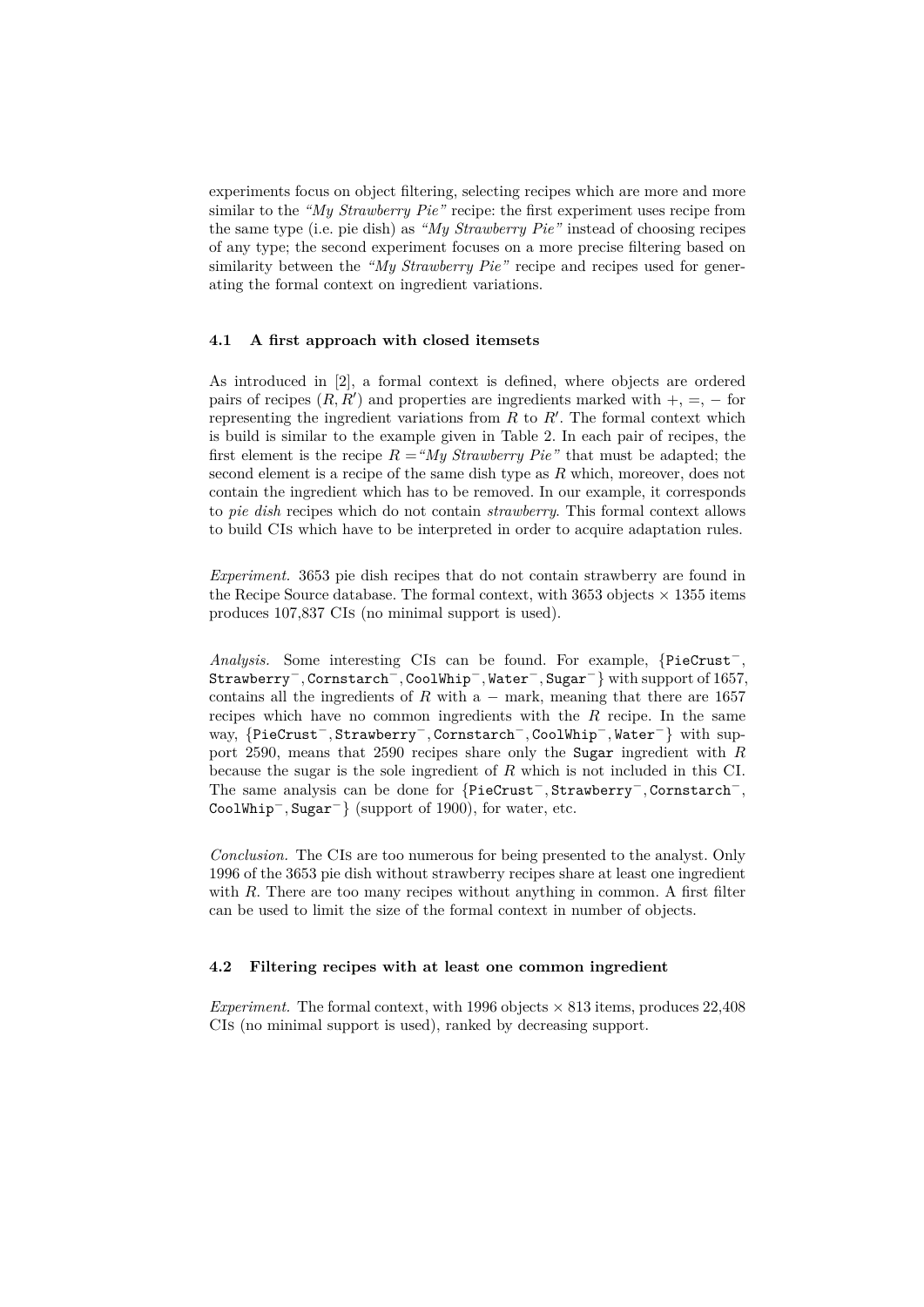*Results.* The top five FCIs are:

- **–** {Strawberry<sup>−</sup>} with support of 1996;
- **–** {Strawberry−*,* CoolWhip<sup>−</sup>} with support of 1916;
- **–** {Strawberry−*,* PieCrust<sup>−</sup>} with support of 1757;
- **–** {Strawberry−*,* PieCrust−*,* CoolWhip<sup>−</sup>} with support of 1679;
- **–** {Strawberry−*,* Cornstarch<sup>−</sup>} with support of 1631.

*Analysis.* Several observations can be made. The first FCI containing an ingredient marked by + ({Strawberry−*,* Egg<sup>+</sup>}, with support of 849) appears only at the 46th position. Moreover, there are 45 FCIs with one ingredient marked by  $+$ in the first 100 FCIs, and no FCI with more than one ingredient marked by +. A substituting ingredient *ing* can only be found in CIs containing *ing*<sup>+</sup> meaning that there exists a recipe containing *ing*, which is not in *R*. So, FCIs that do not contain the  $+$  mark cannot be used for finding a substitution proposition, and they are numerous in the first 100 ones, based on a support ranking (recall that it has been chosen not to consider adaptation by simply removing ingredient).

In the first 100 FCIs, there is only 15 FCIs containing both an ingredient marked by  $+$  and an ingredient marked by  $=$ . In a FCI *I*, the  $=$  mark on a ingredient *ing* means that *ing* is common to *R* and to recipe(s) involved by the creation of *I*. So, an ingredient marked by  $=$  guarantees a certain similarity (based on ingredients that are used) between the recipes  $R$  and  $R'$  compared by  $\Delta_{R,R}$ . If a FCI *I* contains a potential substituting ingredient, marked by  $+$ , but does not contain any  $=$ , the risk for proposing a cooking adaptation from *I* is very high, because there is no common ingredient with *R* in the recipe the potential substituting ingredient comes from.

In the first 100 recipes, the only potential substituting ingredients (so, the ingredients marked by  $+)$  are egg, salt, and butter, which are not satisfactory from a cooking viewpoint for substituting the strawberries.

We have conducted similar experiments with other *R* and queries, and the same observations as above can be made.

*Conclusion.* From these observations, it can be concluded that the sole ranking based on support is not efficient to find relevant cooking adaptation rules, because the most frequent CIs do no contain potential substituting ingredients and, moreover, have no common ingredient with *R*.

#### **4.3 Filtering and ranking CIs according to their forms**

To extract realistic adaptation, CIs with a maximum of ingredients marked by  $=$ are searched. We consider that a substitution is acceptable, if 50% of ingredients of *R* are preserved and if the adaptation does not introduce too many ingredients; we also limit the number of ingredients introduced to 50% of the initial number of ingredients in *R*. For the experiment with the *R* = *"My Strawberry Pie"*, containing initially 6 ingredients, it means that at least 3 ingredients must be preserved and at most 3 ingredients can be added. In term of CIs, it corresponds to CIs containing at least 3 ingredients marked with = and at most 3 ingredients marked with +.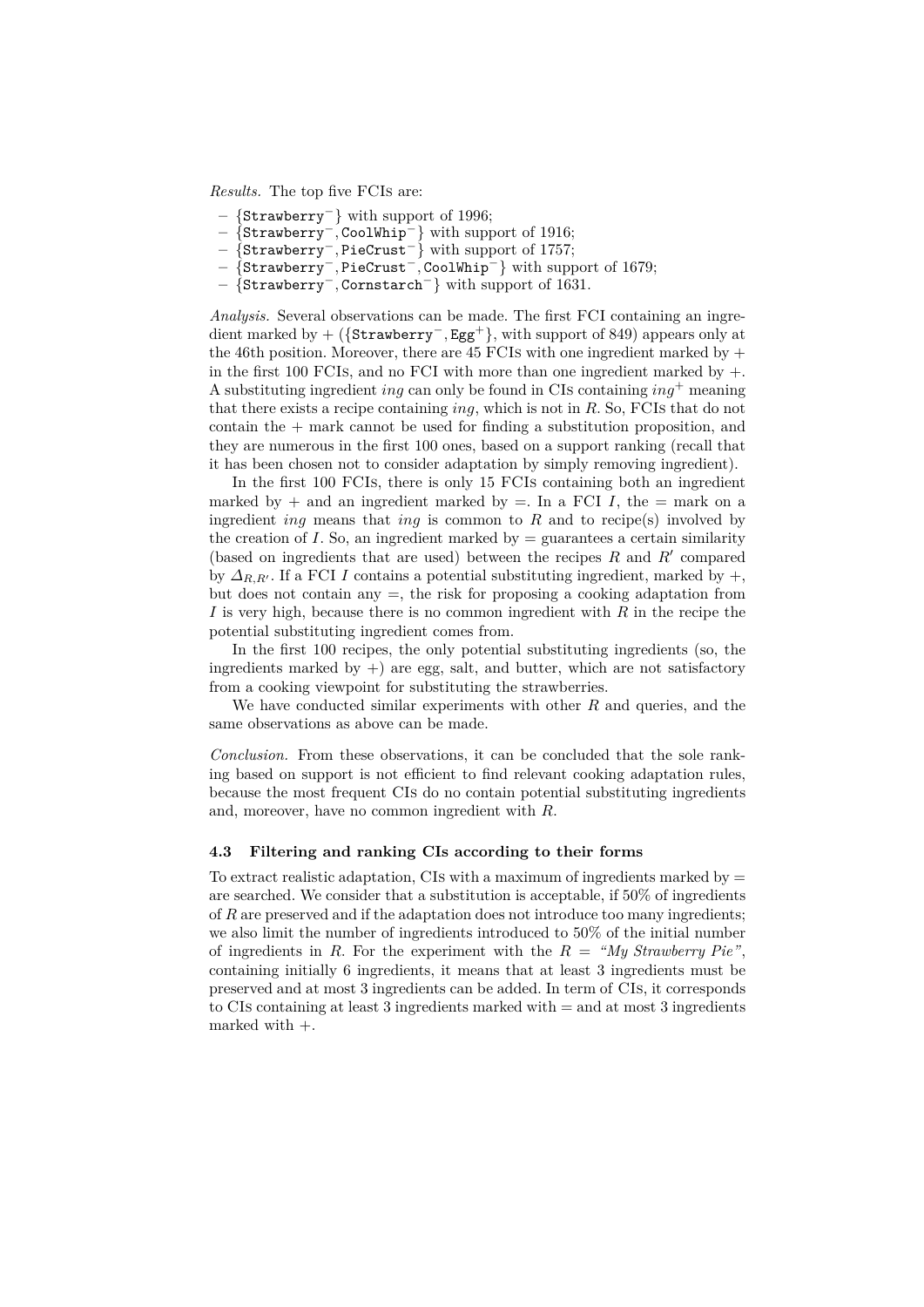*Experiment.* Using this filter on CIs produced by the previous experiment reduces the number of CIs to 505. However, because some CIs are more relevant than others, they must be ranked according to several criteria. We use the following rules, given by priority order:

- 1. A CI must have  $a + in order to find a potential substituting ingredient.$
- 2. A CI which has more = than another one is more relevant. This criterion promotes the pairs which have a largest set of common ingredient.
- 3. A CI which has less − than another one is more relevant. This criterion promotes adaptations which remove less ingredients.
- 4. A CI which has less + than another one is more relevant. This criterion promotes adaptations which add less ingredients.
- 5. If two CIs cannot be ranked according to the 4 criteria above, the CI the more frequent is considered to be the more relevant.

*Results.* The 5 first CIs ranked according to the previous criteria are:

- **–** {Water<sup>=</sup>*,* Sugar<sup>=</sup>*,* Strawberry−*,* CoolWhip−*,* Cornstarch<sup>=</sup>*,* PieCrust<sup>=</sup>*,*  $Salt<sup>+</sup>$  with support of 5;
- **–** {Water<sup>=</sup>*,* Sugar<sup>=</sup>*,* Strawberry<sup>−</sup>*,* CoolWhip<sup>−</sup>*,* Cornstarch<sup>=</sup>*,* PieCrust<sup>=</sup>*,* LemonJuice<sup>+</sup>} with support of 4;
- **–** {Water<sup>=</sup>*,* Sugar<sup>=</sup>*,* Strawberry<sup>−</sup>*,* CoolWhip<sup>−</sup>*,* Cornstarch<sup>=</sup>*,* PieCrust<sup>=</sup>*,* LemonJuice<sup>+</sup>, CreamCheese<sup>+</sup>} with support of 2;
- **–** {Water<sup>=</sup>*,* Sugar<sup>=</sup>*,* Strawberry<sup>−</sup>*,* CoolWhip<sup>−</sup>*,* Cornstarch<sup>=</sup>*,* PieCrust<sup>=</sup>*,* LemonJuice<sup>+</sup>, WhippingCream<sup>+</sup>} with support of 2;
- **–** {Water<sup>=</sup>*,* Sugar<sup>=</sup>*,* Strawberry<sup>−</sup>*,* CoolWhip<sup>−</sup>*,* Cornstarch<sup>=</sup>*,* PieCrust<sup>=</sup>*,* LemonJuice<sup>+</sup>, LemonPeel<sup>+</sup>} with support of 2.

*Analysis.* One can observe that potential substituting ingredients take part of the first 5 CIs and each CIs preserve 4 (of 6) ingredients. The low supports of these CIs confirm that searching frequent CIs is not compatible with our need, which is to extract CIs with a specific form.

*Conclusion.* Ranking the CIs according to our particular criteria is more efficient than using a support based ranking. This kind of ranking can also be seen as a filter on CIs. However, this approach requires to compute all CIs because the support of interesting CIs is low.

#### **4.4 More restrictive formal context building according to the form of interesting CIs**

The computation time can be improved by applying a more restrictive selection of recipe pairs at the formal context building step, decreasing drastically the size of the formal context. Indeed, as the expected form of CIs is known, recipe pairs that cannot produce CIs of the expected form can be removed. This can also be seen as a selection of recipes that are similar enough to  $R$ .  $R'$  is considered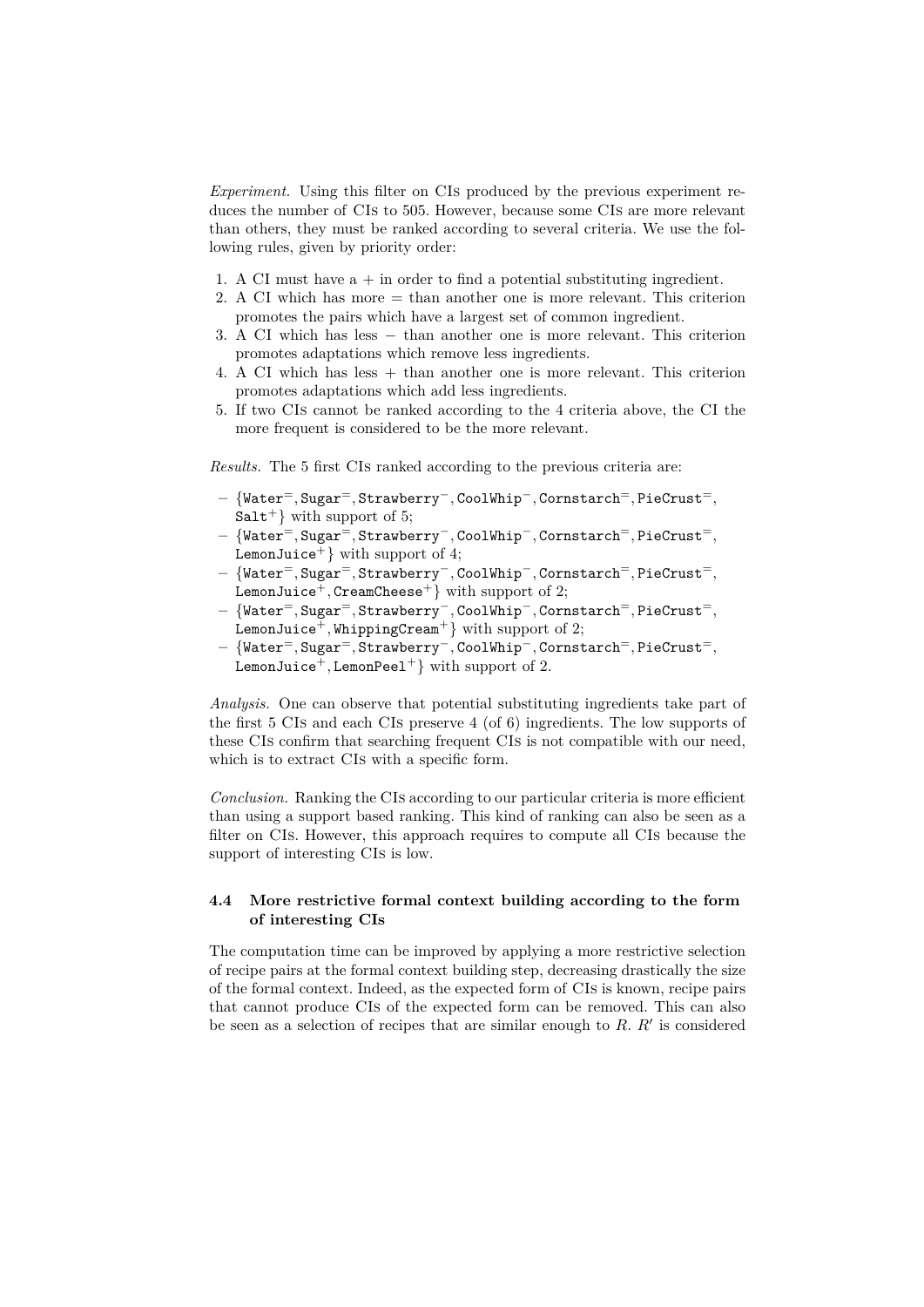as enough similar to *R* if *R*<sup> $\prime$ </sup> has a minimal threshold  $\sigma$ <sup>=</sup> = 50% of ingredients in common with *R* (cf. (2)) and if *R*<sup> $\prime$ </sup> has a maximal threshold  $\sigma$ <sup>+</sup> = 50% of ingredients that are not used in  $R$  (cf.  $(3)$ ). These two conditions expresses for  $\Delta_{R,R'}$  the same similarities conditions considered in section 4.3 on CIs.

$$
\frac{|\text{Ingredients}(R) \cap \text{Ingredients}(R')|}{|\text{Ingredients}(R)|} \ge \sigma^= \tag{2}
$$

$$
\frac{|\text{Ingredients}(R') \setminus \text{Ingredients}(R)|}{|\text{Ingredients}(R)|} \ge \sigma^+\tag{3}
$$

*Experiment.* Among the 1996 pie dish recipes not containing Strawberry, only 20 recipes satisfy the two conditions. The formal context, with 20 objects  $\times$  40 items, produces only 21 CIs (no minimal support is used).

*Results.* The 5 first CIs, satisfying the form introduced in the previous section and ranked by decreasing support are:

- **–** {Water<sup>=</sup>*,* Sugar<sup>=</sup>*,* Cornstarch<sup>=</sup>*,* PieCrust<sup>=</sup>*,* Strawberry−*,* CoolWhip−*,* RedFoodColoring<sup>+</sup>*,* Cherry<sup>+</sup>} with support of 1;
- **–** {Water<sup>=</sup>*,* Sugar<sup>=</sup>*,* Cornstarch<sup>=</sup>*,* PieCrust<sup>−</sup>*,* Strawberry<sup>−</sup>*,* CoolWhip<sup>−</sup>*,* PieShell+} with support of 6;
- **–** {Water<sup>=</sup>*,* Sugar<sup>=</sup>*,* Cornstarch<sup>=</sup>*,* PieCrust<sup>−</sup>*,* Strawberry<sup>−</sup>*,* CoolWhip<sup>−</sup>*,* Raspberry<sup>+</sup>} with support of 3;
- **–** {Water<sup>=</sup>*,* Sugar<sup>−</sup>*,* Cornstarch<sup>=</sup>*,* PieCrust<sup>=</sup>*,* Strawberry<sup>−</sup>*,* CoolWhip<sup>−</sup>*,* Apple<sup>+</sup>, AppleJuice<sup>+</sup>} with support of 3;
- **–** {Water<sup>=</sup>*,* Sugar<sup>=</sup>*,* Cornstarch<sup>=</sup>*,* PieCrust<sup>−</sup>*,* Strawberry<sup>−</sup>*,* CoolWhip<sup>−</sup>*,* Peach<sup>+</sup>, PieShell+} with support of 2.

*Analysis.* According to these CIs the first potential substituting ingredients are: RedFoodColoring, Cherry, PieShell, Raspberry, Apple, and Peach. Each CI preserves 3 or 4 (of 6) ingredients to 6 and two CIs add 2 ingredients.

*Conclusion.* This approach reduces the computation time without reducing the result quality. Moreover, it gives the best potential adaptation in the first CIs.

#### **4.5 From CIs to adaptation rules**

As Taaable must propose a recipe adaptation, CIs containing potentially substituting ingredients must be transformed. Indeed, a CI does not represent a direct cooking adaptation. For example, the third CI of the last experiment contains Raspberry<sup>+</sup>, simultaneously with CoolWhip<sup>−</sup> and PieCrust<sup>−</sup>. Removing the pie crust (i.e. PieCrust<sup>−</sup>) can look surprising for a pie dish, but one must keep in mind that a CI does not correspond to a real recipe, but to an abstraction of variations between *R* and a set of recipes. So, producing a complete adaptation requires to get back to the *∆R,R<sup>i</sup>* for having all the variations of ingredient that will take part to the adaptation. For example, for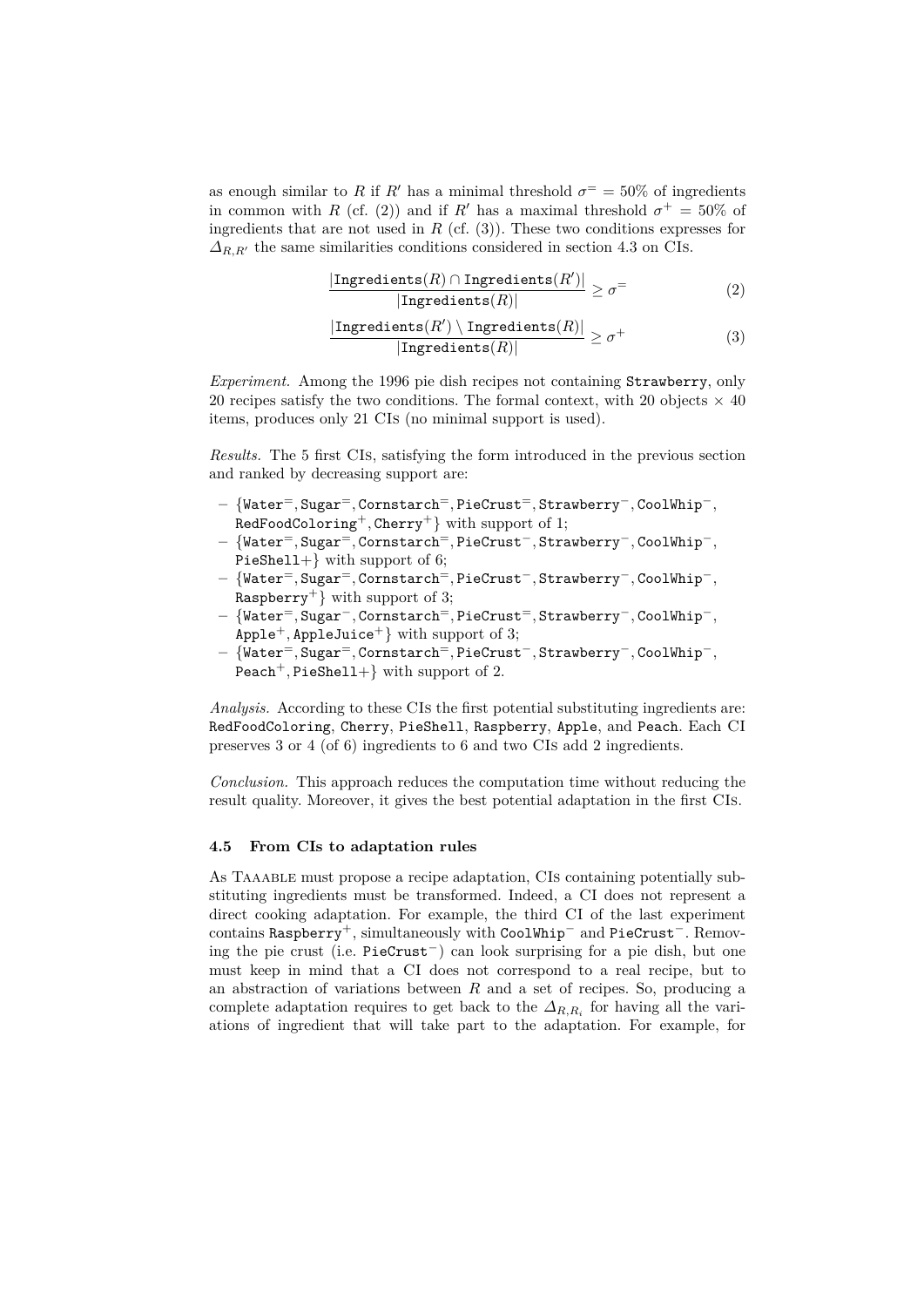

**Table 3.** Formal context for ingredient variations in pairs of recipes (*R, R<sup>j</sup>* ).

the CI {Water<sup>=</sup>*,* Sugar<sup>=</sup>*,* Cornstarch<sup>=</sup>*,* PieCrust−*,* Strawberry−*,* CoolWhip−*,* Raspberry<sup>+</sup>}, the  $\Delta_{R,R_i}$  (with  $i \in [1;3]$ ) are the ones given by Table 3. The adaptation rules extracted from these 3 recipe variations are:

$$
- \{ \texttt{CoolWhip}, \texttt{PicCrust}, \texttt{Strawberry} \} \sim \{ \texttt{Gelatin}, \texttt{GCPieCrust}, \texttt{Raspberry} \};
$$

- **–** {CoolWhip*,* PieCrust*,* Strawberry} ❀ {FoodColor*,* PieShell*,* Raspberry};
- **–** {CoolWhip*,* PieCrust*,* Strawberry} ❀ {PieShell*,* Raspberry}.

For *R*<sup>2</sup> and *R*3, PieShell is added in replacement of PieCrust; in *R*1, GCPieCrust plays the role of PieCrust. These three recipe variations propose to replace Strawberry by Raspberry. For *R*<sup>1</sup> (resp. *R*2), Gelatin (resp. FoodColor) is also added. Finally, the three recipe variations propose to remove the CoolWhip.

Our approach guarantees the ingredient compatibility, with the assumption that the recipe base used for the adaptation rule extraction process contains only *good* recipes, i.e. recipes which do not contain ingredient incompatibility. Indeed, as adaptation rules are extracted from real recipes, the good combination of ingredients is preserved. So, when introducing a new ingredient *ing*<sup>1</sup> (marked by  $ing_1^+$ ), removing another ingredient  $ing_2$  (marked by  $ing_2^-$ ) could be required. The reason is that there is no recipe, entailed in the creation of the CI from which the adaptation rules are extracted, using both *ing*<sub>1</sub> and *ing*<sub>2</sub>. In the same way, adding a supplementary ingredient  $ing_3$  (marked by  $ing_3^+$ ) in addition of  $ing_1$ , is obtained from recipes which use both *ing*<sub>1</sub> and *ing*<sub>3</sub>.

Applying FCA on these  $\Delta_{R,R_i}$  produces the concept lattice presented in Fig. 1 in which the top node is the CI retained. This node can be seen as a generic cooking adaptation, and navigating into the lattice will conduct to more specific adaptation. The KDD loop is closed: after having (1) selected and formatting the data, (2) applying a data-mining CI extraction algorithm, and (3) interpreting the results, a new set of data is selected on which a data-mining –FCA– algorithm could then be applied.

We have chosen to return the adaptation rules generated from the 5 first CIs to the user. So, the system proposes results where Strawberry could be replaced (in addition of some other ingredient adding or removing) by "RedFoodColoring and Cherry", by Raspberry with optional Gelatin or FoodColor, by Peach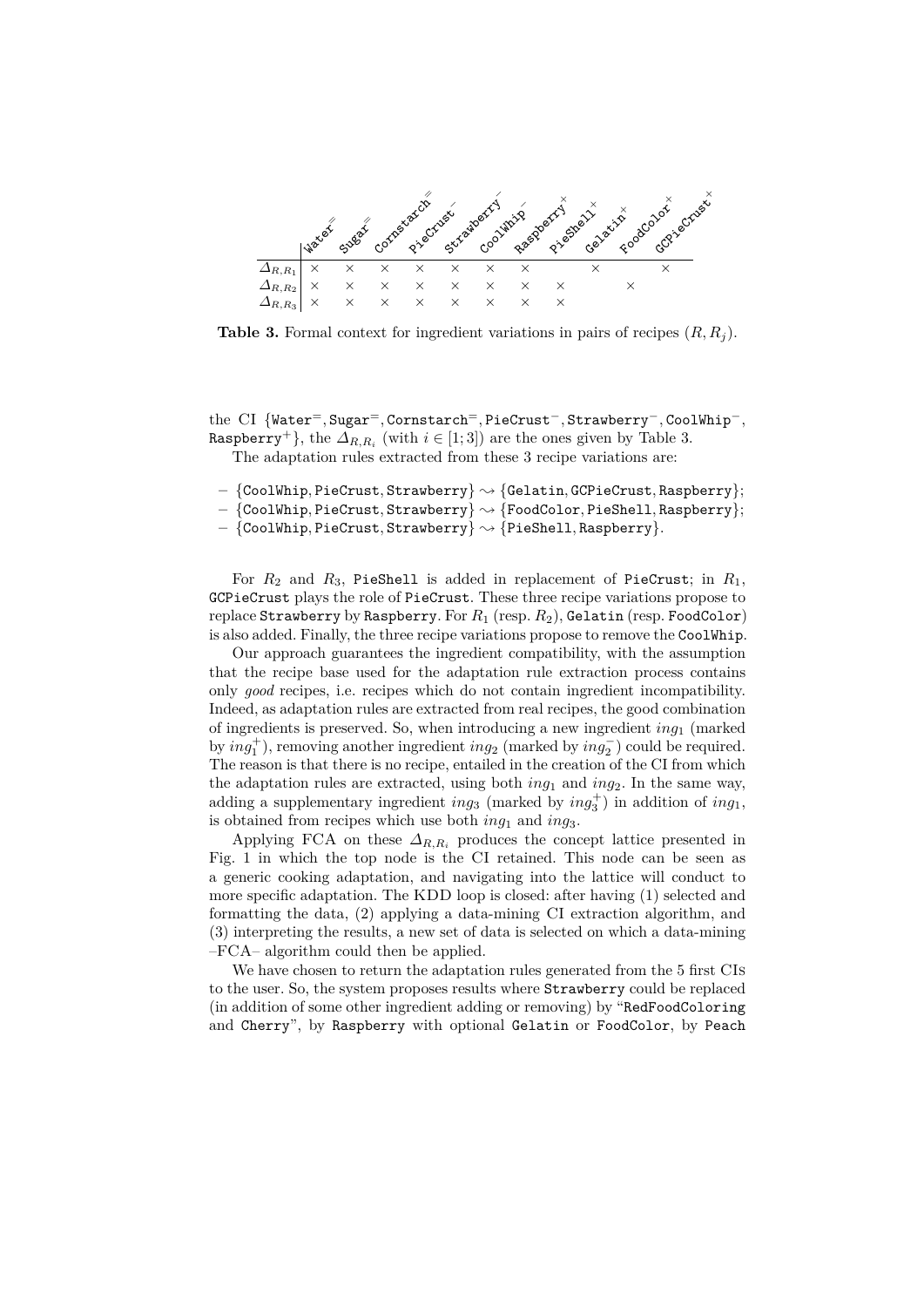

**Fig. 1.** The lattice computed on the formal context given in Table 3.

with optional FoodColor or LemonJuice, by "HeavyCream and LemonRind", or by "Apple and AppleJuice".

### **5 Conclusion**

This paper shows how adaptation knowledge can be extracted efficiently for addressing a cooking adaptation challenge. Our approach focuses on CIs with a particular form, because the support is not a good ranking measure for this problem. A ranking method based on 5 criteria explicitly specified for this adaptation problem is proposed; the support is used in addition to distinguish CIs which satisfy in the same way the 5 criteria.

Beyond the application domain, this study points out that KD is not only a data-mining issue: the preparation and interpretation steps are also important. Moreover, it highlights the iterative nature of KD: starting from a first experiment with few a priori about the form of the results which are too numerous to be interpreted, it arrives to an experiment with a precise aim that gives results that are easy to interpret as adaptation rules.

It has been argued in the paper that this approach is better than the basic adaptation approach (based on substituting an ingredient by another one, on the basis of the ontology), in that it avoids some ingredient incompatibilities and makes some specialisation choices. However, a careful study remains to be made in order to compare experimentally these approaches.

A short-term future work is to integrate this AK discovery into the online system TAAABLE, following the principles of opportunistic KD [2].

A mid-term future work consists in using the ontology during the KD process. The idea is to add new items, deduced thanks to the ontology (e.g. the properties Cream<sup>–</sup> and Milk<sup>+</sup> entail the variation  $\text{Dairy}^=$ ). First experiments have already been conducted but they raise interpretation difficulties. Indeed, the extracted CIs contain abstract terms (such as  $\text{Dairy}^=$  or  $\text{Flavoring}^+$ ) that are not easy to interpret.